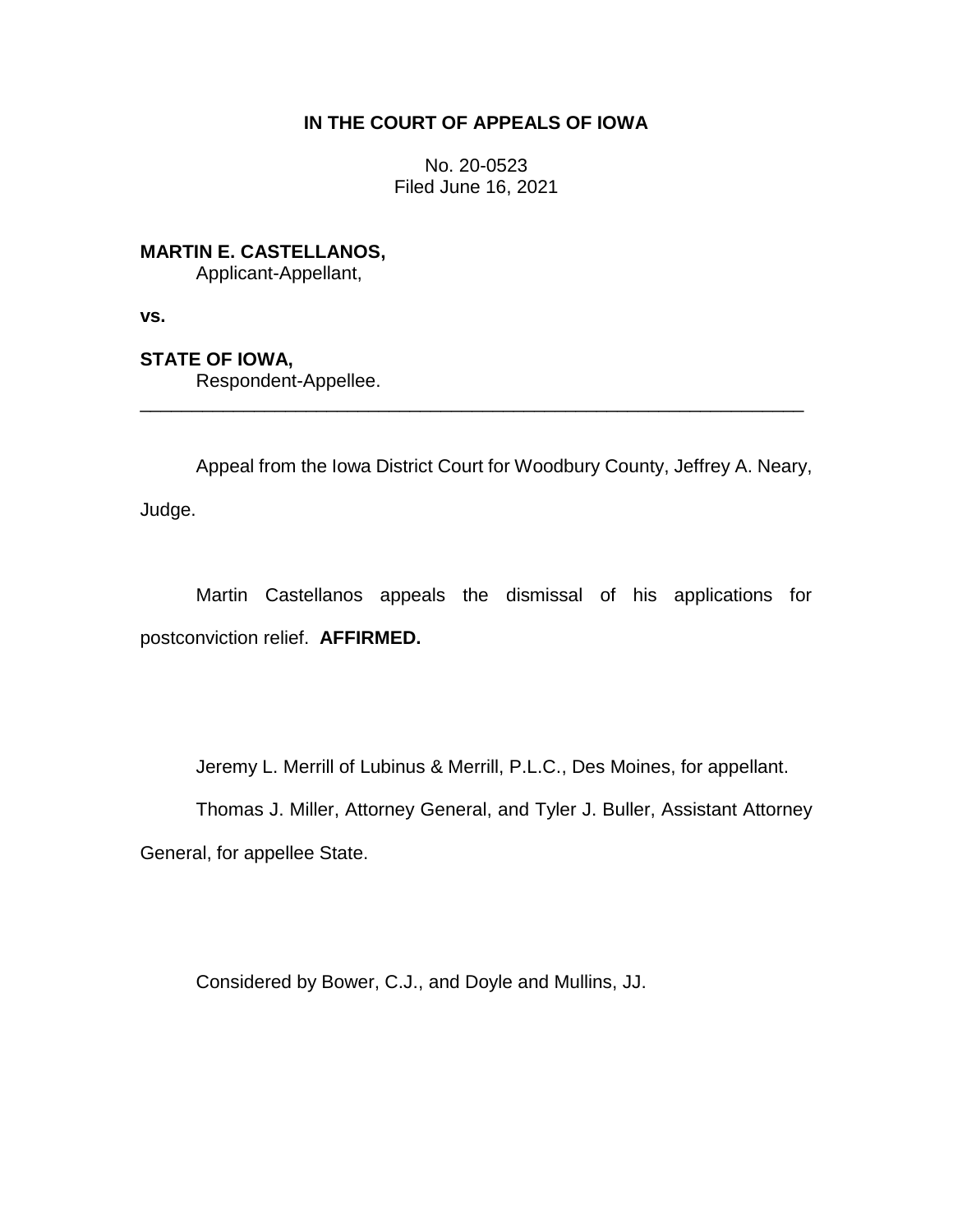### **BOWER, Chief Judge.**

 $\overline{a}$ 

Martin Castellanos appeals the dismissal of his applications for postconviction relief. Because Castellanos did not establish a fact issue concerning his mental competency at the time of the plea hearing, we affirm.

# **I. Background Facts & Proceedings**

On November 8, 2013, Castellanos was charged with first-degree murder. On September 4, 2014, as part of a plea agreement, Castellanos entered a plea of guilty to attempted murder and willful injury causing serious injury while armed with a dangerous weapon.

On July 21 and July 31, 2017, Castellanos filed applications for postconviction relief (PCR), claiming his pleas were not voluntary because of undue influence. The applications were consolidated. 1

At the request of Castellanos's counsel, the court ordered a mental-health evaluation by Dr. Angela Stokes. Dr. Stokes's review noted Castellanos was placed on antipsychotic medications and started therapy while in jail in February 2014. By the end of June, he refused to take his medications, and in August, he said he no longer needed to see a therapist. Dr. Stokes diagnosed Castellanos with schizophrenia, schizoaffective disorder, delusional disorder, and bipolar disorder. As to his competency at the time of his guilty plea, she stated,

[I]t is unknown whether he had these delusions at the time he was facing trial for the charges that he was later convicted of. However, given his mental state at this time, and given that he was on

<sup>1</sup> Castellanos filed a pro se motion to withdraw his PCR applications in December 2017. His counsel sought a guardian ad litem because "the undersigned's duty to obey his client and his duty to protect his client's best interests collide." In January 2018, the court denied the motion, and in February Castellanos decided to proceed with his PCR.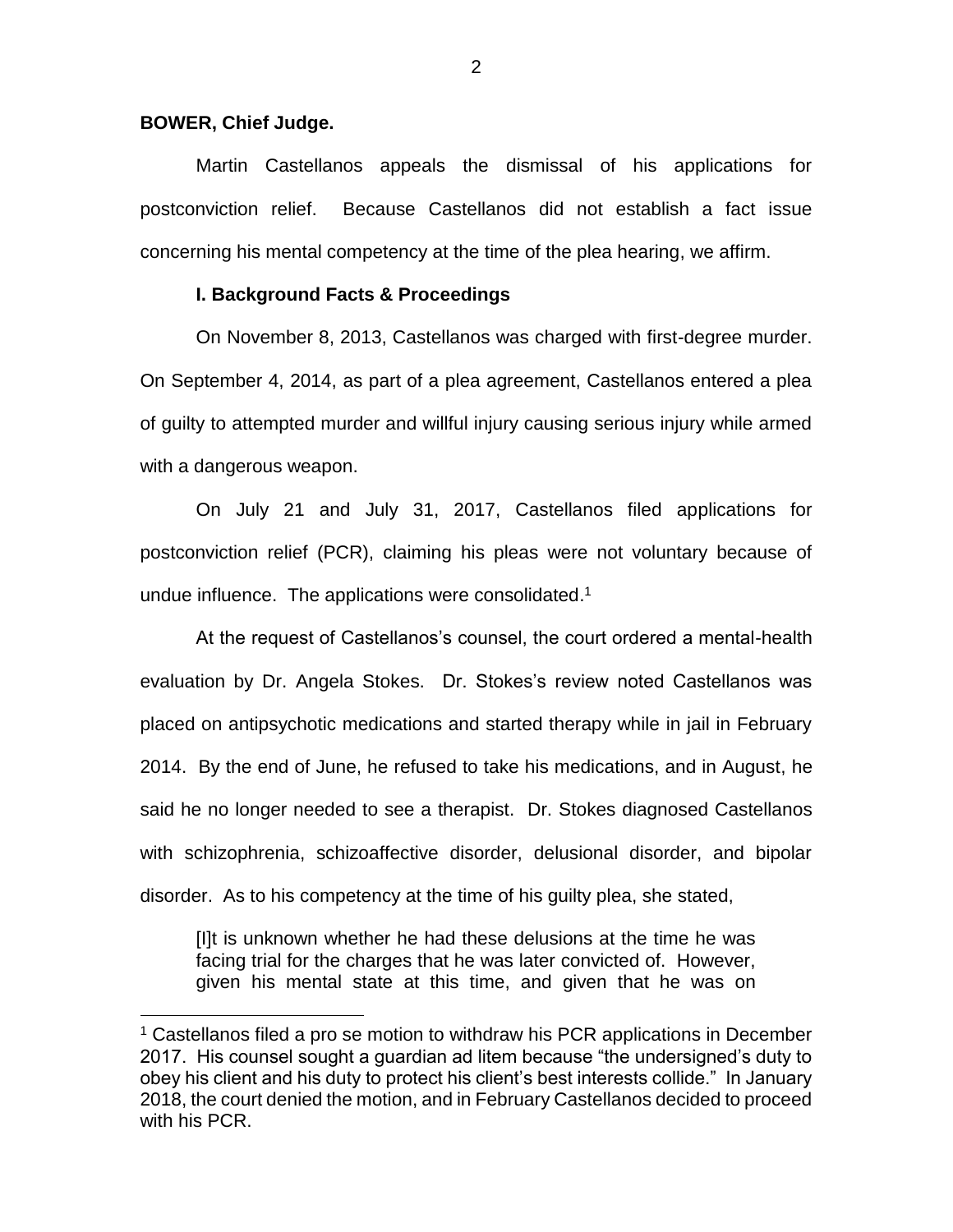medication that would be used to treat a severe mental health condition involving psychosis, this examiner opines that Mr. Castellanos should have been examined for competency to continue proceedings that led to his conviction.

In March 2018, the State filed a motion for summary judgment, asserting the record showed Castellanos was mentally competent when he entered his guilty pleas and his lack of defense meant he was not prejudiced by pleading guilty to lesser charges. The court denied the motion, finding "there is a genuine issue as to [Castellanos's] mental state and competency at the time he entered a plea of guilty on the underlying felony matter and as such there is a genuine issue of fact in dispute here for which summary judgment is not appropriate."

After summary judgment was denied, the State sought its own psychiatric report from Dr. Arnold Anderson. Dr. Anderson spoke with Castellanos's 2014 counsel, who said, "If I thought there was a problem, I would have done something. I would have had him checked out by a forensic psychologist." Dr. Anderson noted the "antipsychotic medications" can also be prescribed for "non-psychotic depressive illness or severe anxiety" and Castellanos stopped taking his medications after expressing concerns about their side effects. Dr. Anderson also noted the September 15, 2014 psychiatric summary from Castellanos's intake by the Iowa Medical and Classification Center—less than two weeks after his guilty plea—only diagnosed Castellanos with adjustment disorder with depressed mood—"[h]allucinations and delusions were absent." Three years later, in September 2017, the evaluating psychiatrist at the Iowa Medical and Classification Center found Castellanos had developed a delusional disorder. Dr. Anderson opined the evidence did not show at the time of the plea hearing Castellanos would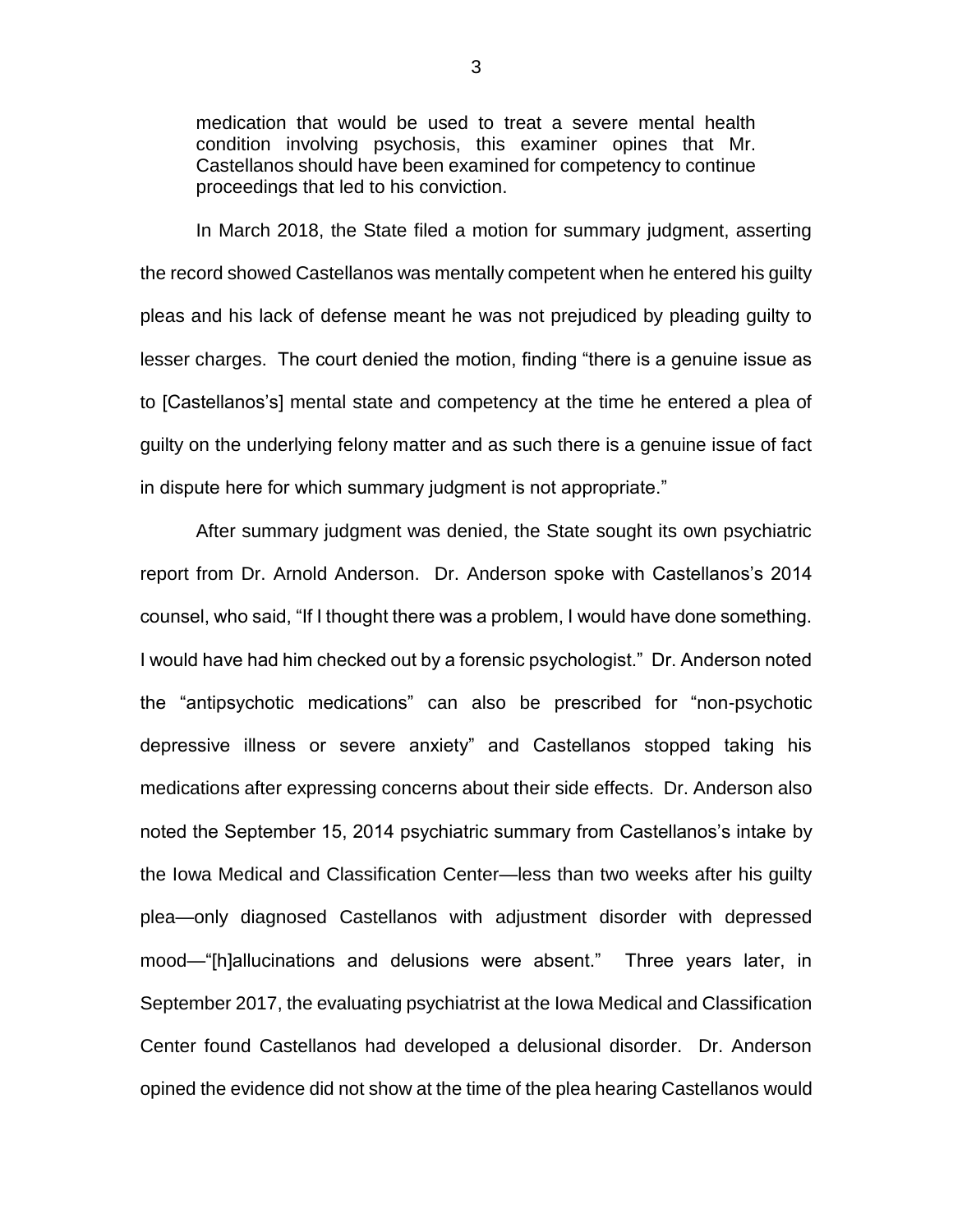have been suffering from a serious mental illness rendering him unable to meaningfully consent to his plea deal or plead guilty.

The State moved for summary judgment again. The court considered the transcript from the plea hearing, Dr. Stokes's report, and Dr. Anderson's report. The court found Dr. Stokes's report was pertinent to Castellanos's current state and Dr. Anderson's report examined his mental state at the time of the plea hearing. Based on this information, the court granted the State's motion for summary judgment and dismissed Castellanos's applications for PCR.

Castellanos appeals, asserting the evidence presented created a disputed issue of material fact.

#### **II. Standard of Review**

"We ordinarily review summary dispositions of PCR applications for correction of errors at law." *Linn v. State*, 929 N.W.2d 717, 729 (Iowa 2019). "We apply our summary judgment standards to summary disposition of [PCR] applications." *Id.* at 730 (citation omitted). "In ruling on a motion for summary judgment, the court does not weigh the evidence. Instead, the court inquires whether a reasonable jury, faced with the evidence presented, could return a verdict for the nonmoving party." *Id.* (citations omitted). "The burden of showing undisputed facts entitling the moving party to summary judgment rests with the moving party." *Id.*

### **III. Analysis**

A defendant may not be subjected to a criminal proceedings if his "mental condition is such that he lacks the capacity to understand the nature and object of the proceedings against him, to consult with counsel, and to assist in preparing his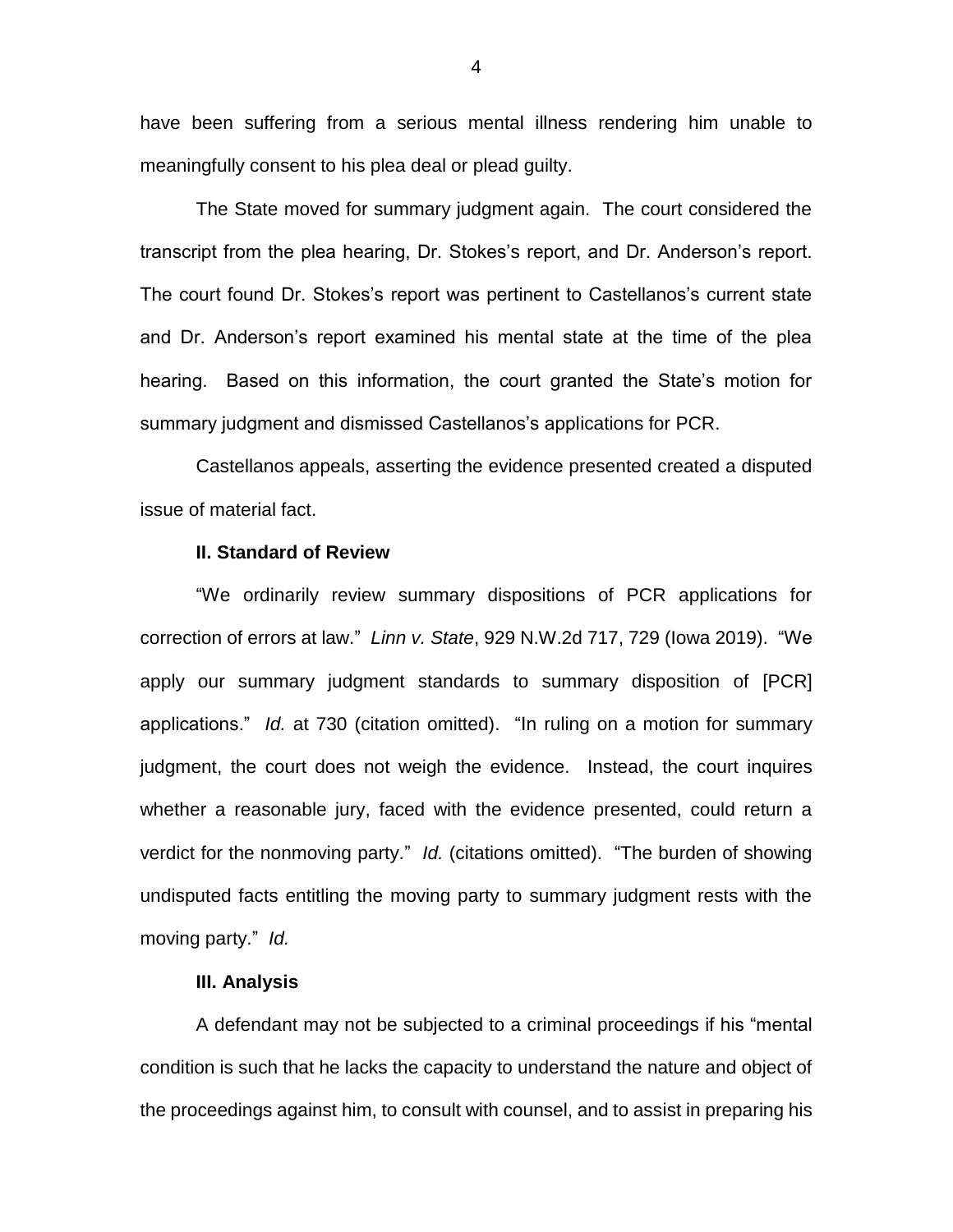defense." *State v. Mann*, 512 N.W.2d 528, 531 (Iowa 1994). However, the law presumes a defendant to be competent; the burden is on the defendant to prove otherwise. *Jones v. State*, 479 N.W.2d 265, 270 (Iowa 1991). "[I]f the evidence is in equipoise, the presumption of competency prevails. Our task on . . . review is to examine the totality of the circumstances to determine if, at the relevant time, a substantial question of the applicant's competency reasonably appeared." *Id.* In our evaluation, we consider those competency factors known to the court at the time of the guilty plea hearing. *See State v. Walton*, 228 N.W.2d 21, 24 (Iowa 1975) ("Our task here, then, is to examine all the circumstances before trial court to determine if at the time his plea was accepted there existed an unresolved reasonable doubt as to defendant's competence to plead guilty.").

The critical questions a court considers in determining whether a defendant is competent to stand trial is whether the defendant has the ability—at the time in question—to "(1) appreciate the charge, (2) understand the proceedings, and (3) assist effectively in the defense." *State v. Edwards*, 507 N.W.2d 393, 395 (Iowa 1993) (listing irrational behavior, demeanor, and prior medical diagnoses as important factors to consider). The opinion of defense counsel on a defendant's competency plays an important role. *State v. Einfeldt*, 914 N.W.2d 773, 780 (Iowa 2018).

Nothing in the record—specifically the plea-hearing transcript—suggests the judge who accepted the guilty plea had any reason to question Castellanos's competence. Castellanos points to a pro se motion he filed in the underlying criminal case dated June 8, 2014, in which he requested a mental-health expert and the appointment of a forensic pathologist. Yet, the motion fails to explain the

5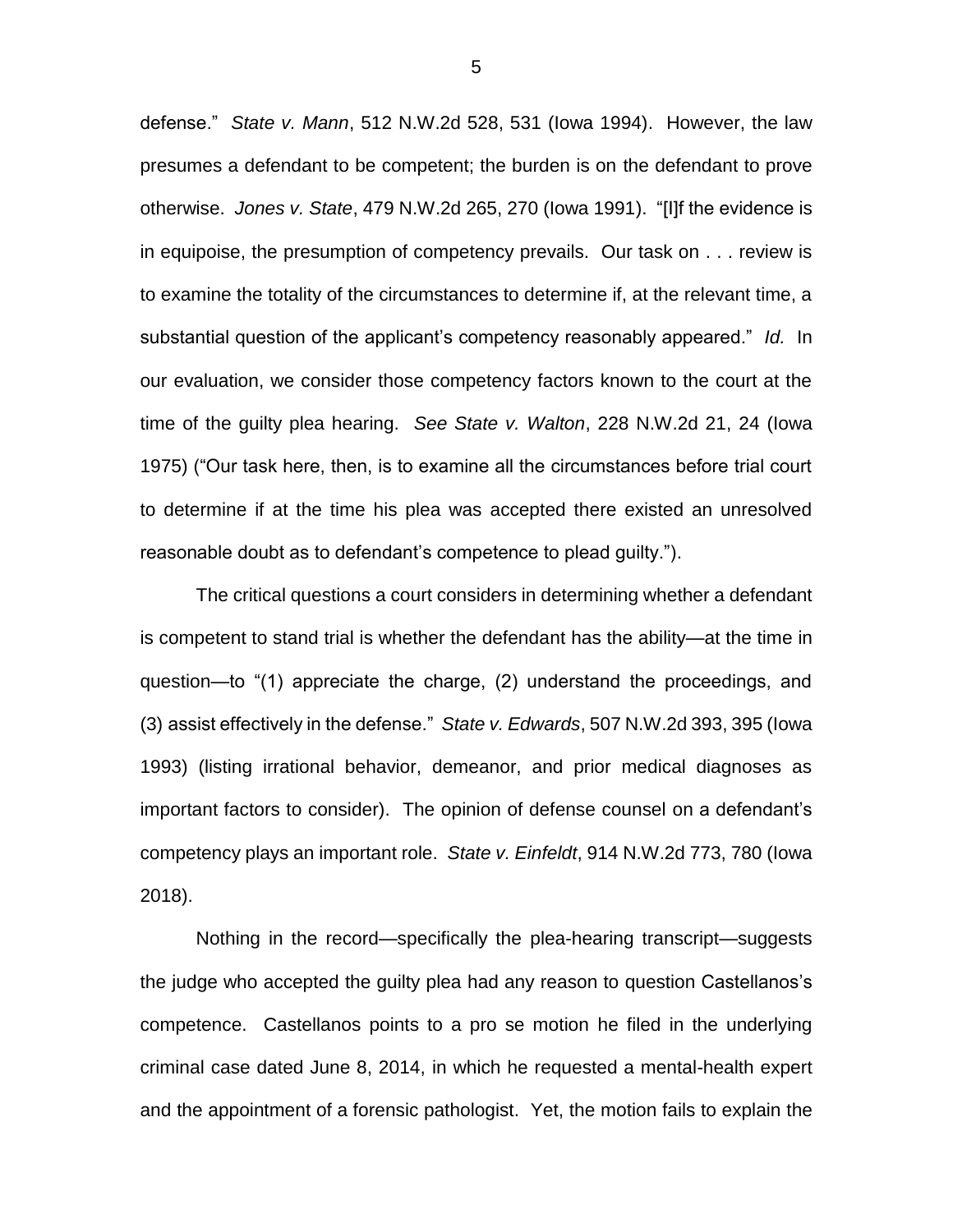requests beyond that the experts would help in the preparation of his defense; the motion makes no mention or indication of a lack of competence.

According to Dr. Stokes's timeline, when Catellanos made the request for a mental-health expert he was seeing a therapist and taking his prescribed medications. It was later he refused his medications and stopped seeing his therapist. Importantly, the court did not have access to these medical records and had no reason to know Castellanos had ceased his treatment.

Castellanos's attorney told Dr. Anderson he did not think there was a problem with Castellanos's competency and "would have had him checked out by a forensic psychologist" if he had. Dr. Anderson cited Castellanos's prison intake diagnosis and noted an absence of hallucinations, delusions, and suicidal or homicidal thoughts. This information also was not before the court at the time of the plea hearing but illustrates how Castellanos presented to others.

The plea hearing itself provided the court its best chance to observe Castellanos. Nothing in the transcript from the hearing raises doubts as to Castellanos's ability to appreciate the charges against him, understand the proceedings, or assist effectively in his defense. *See Edwards*, 507 N.W.2d at 395. When the court asked if Castellanos had been told he had "any kind of a mental health issue or a medical problem that would in any way make it hard to understand what we're doing here today," Castellanos answered "No, not that I'm aware of. No." Castellanos answered questions from his counsel and the court clearly and without difficulty. He asked the court to clarify one question and provided additional information that was not in the minutes about the weapon used in the offenses.

6